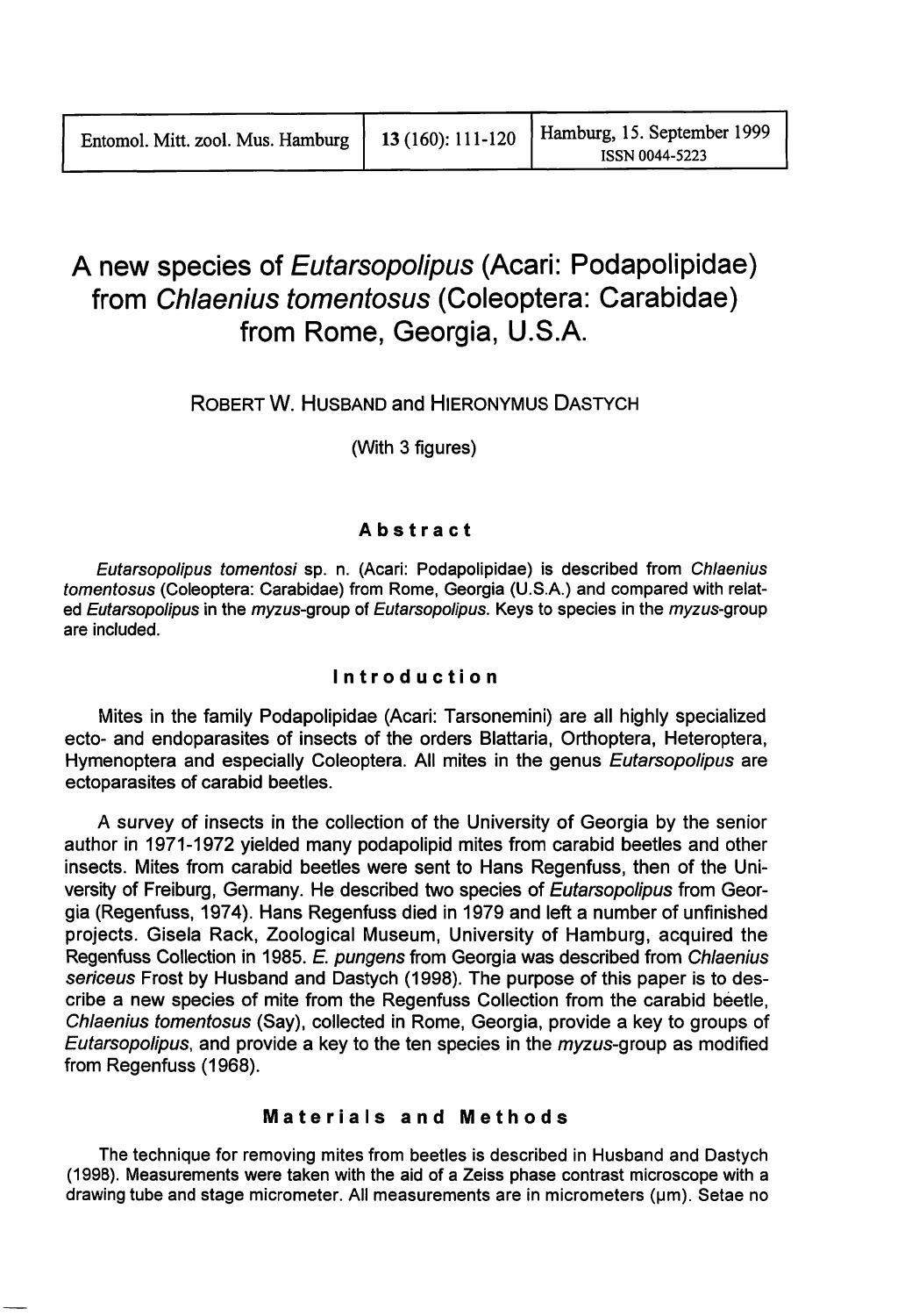

Fig. 1. Eutarsopolipus tomentosi sp. n., adult female: ventral and dorsal aspects.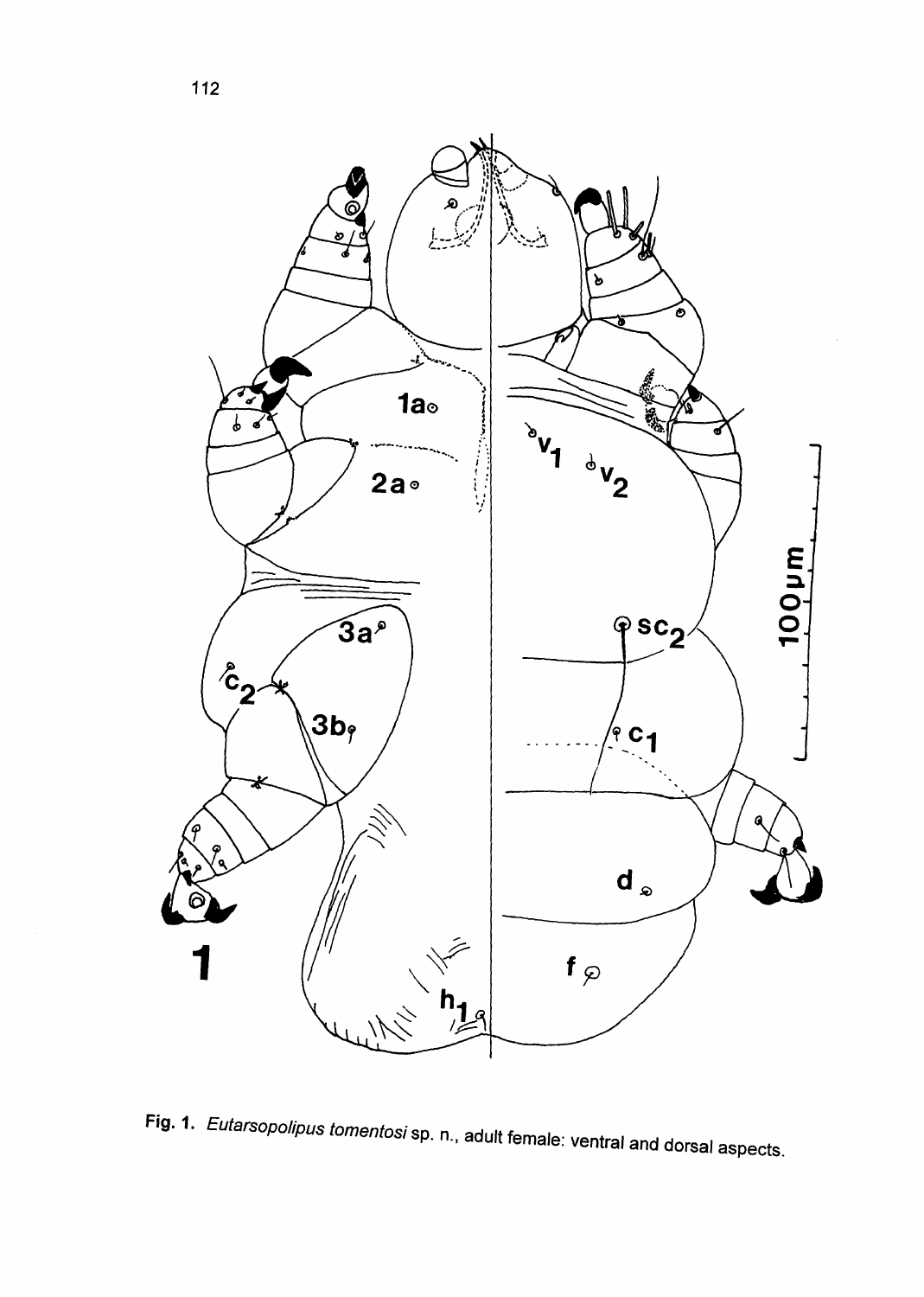longer than the diameter of their setal sockets are listed as microsetae  $(m)$ . Often long setae are obscured, bent, broken or at an angle which makes measurement difficult. Setae are at least as long as indicated. Terminology is based on Lindquist (1986). Type material is deposited in the Zoological Museum Hamburg (ZMH) and in the collection of the senior author, Adrian (RWH).

#### Systematics

### Family Podapolipidae Ewing, 1922 Genus Eutarsopolipus Berlese, 1913

## Eutarsopolipus tomentosi sp. n. (Figs 1-3)

TYPE DATA: Ho lot Y<sup>p</sup> e; Male, <sup>15</sup> April 1937. ZMH, Reg. No. A30/1985-637; collected by P. W. Fattig at Rome, Georgia, U.S.A., collected from Chlaenius tomentosus (Say) (Coleoptera: Carabidae).

Par a t y pes (same data as holotype): allotype female, ZMH, Reg. No. A30/1985-641; 1 female, 2 males, 1 larval female (exoskeleton), 1 egg; 1 female (with associated larval female exoskeleton), 1 male, 1 egg with the holotype: ZMH; 1 male, RWH.

ETYMOLOGY. Eutarsopolipus tomentosi sp. n. is named for the host species Chlaenius tomentosus.

DIAGNOSIS: Adult females of Eutarsopolius tomentosi sp. n. are distinguished from other members of the myzus-group of Eutarsopolipus by a wider pharynx, from E. regenfussi Husband & Swihart, 1986 and E. quebecensis Husband, 1968 by shorter dorsal gnathosomal setae and from E. quebecensis and E. latus Regenfuss, 1974 by longer setae h<sub>1</sub> (7) (Table 1). Setae  $v_1$ ,  $v_2$  are at least 4 µm long in female *E. tomentosi* while these setae are microsetae in  $E$ . latus. Adult females of  $E$ . regenfussi and  $E$ . tomentosi have cheliceral stylets 45-46 compared to cheliceral stylets 35-36 for E. latus and E. quebecensis. Femur I  $\ell$  varies from 3 in E. tomentosi to 5 um in E. latus to 12-14 in  $E$ . quebecensis and  $E$ . regenfussi. Cheliceral stylets of larval female  $E$ . tomentosi are 37 compared to 25-27 in  $E$ . regenfussi and  $E$ . latus. The width of the genital capsule of male  $E$ . tomentosi sp. n. is 22-25, in contrast to capsules with widths of 31-35 in E. regenfussi and E. latus.

DESCRIPTION: ADULT FEMALE (Fig. 1). Gnathosoma length 52, width 53. Cheliceral stylet length 46. Pharynx width 21, dorsal gnathosomal seta 7, ventral seta 3. Stigmata prominent, at posterolateral margin of gnathosoma. Idiosoma: prodorsal plate wider than long, setae  $v_1$ ,  $v_2$  4, sc<sub>2</sub> 50. Setae  $v_2$  lateral to a line connecting  $v_1$  and sc<sub>2</sub>. Plate C length 55, setae  $c_1$ , 3,  $c_2$  7; plate D length 62, seta d 4. Plate EF length 65, seta f 5. Venter with apodemes 1 moderately developed, meeting sternal apodeme medially. Coxal setae 1a rn, 2a m, 3a 2, *3b* 6. Distance between setae 3a and *3b 32.* Setae *h*<sub>1</sub> 7, no setae *h*<sub>2</sub>. Legs: leg setation as in Table 2. Ambulacrum I, II, III with prominent claws. Femur <sup>I</sup> seta *r* 3. Single tarsus <sup>I</sup> spine, two terminal spines on each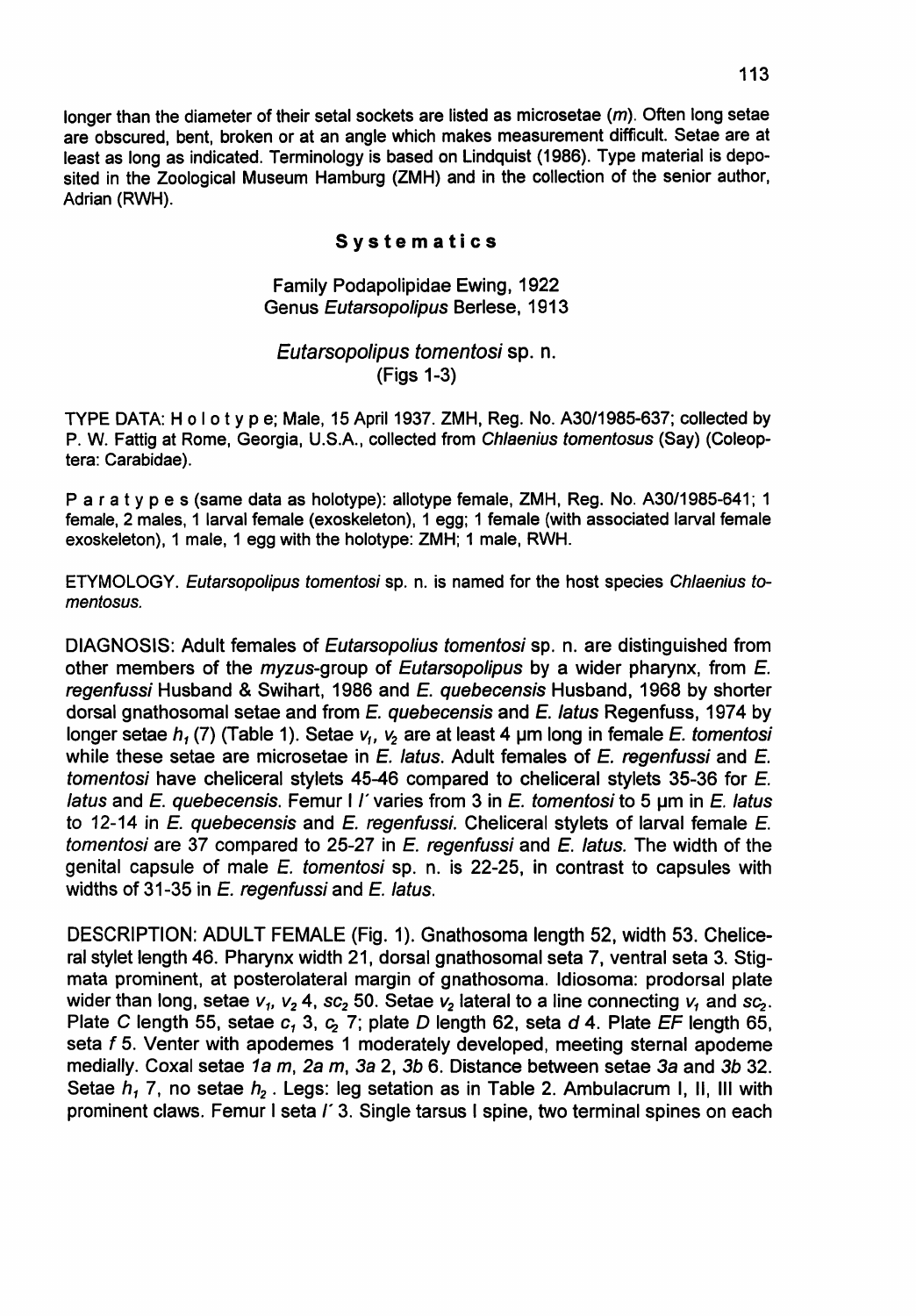

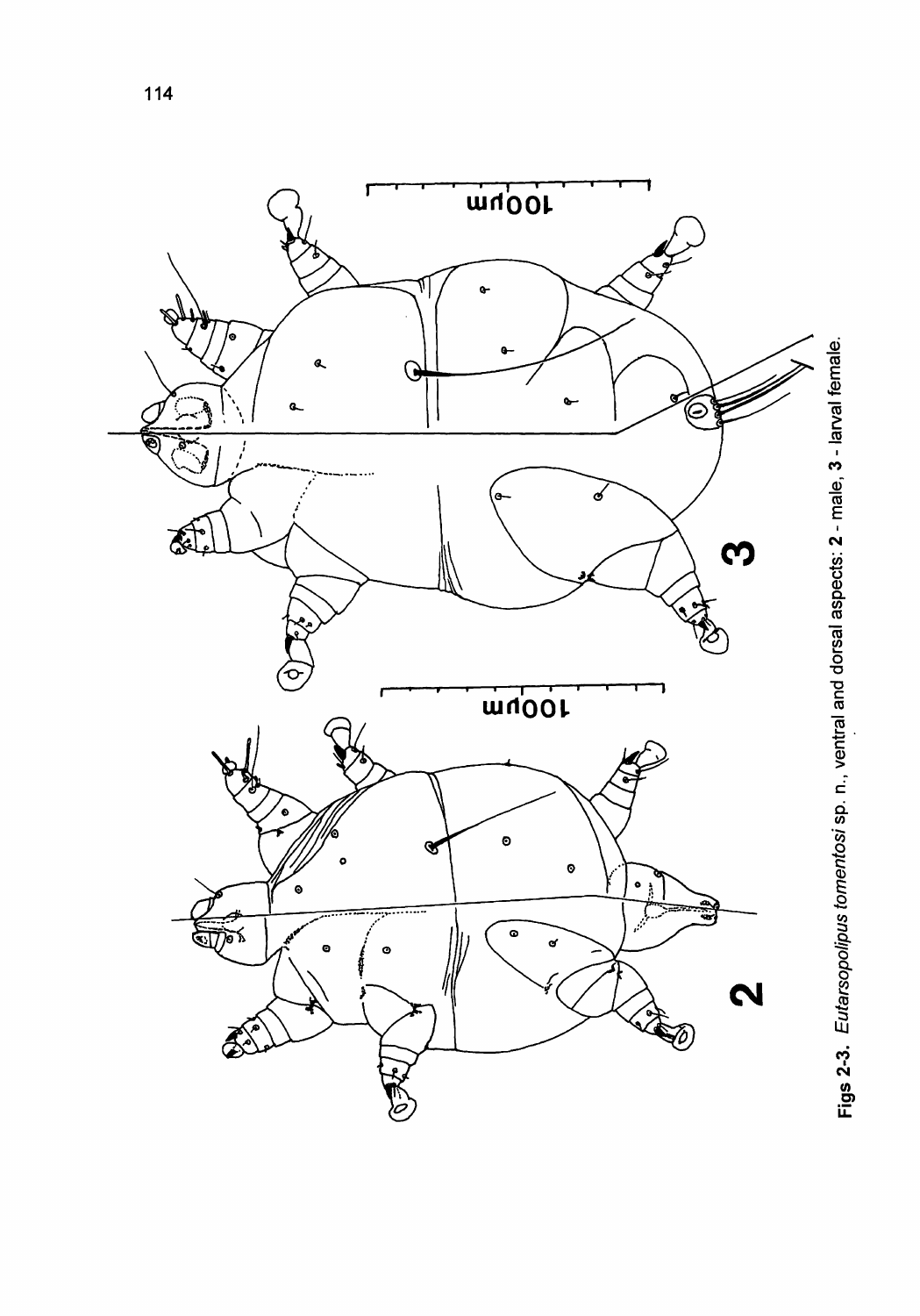of tarsi II, III, Tarsus I solenidion  $\omega$  6. Tibia I solenidion  $\phi$  6. Seta *k* 5. Setae *d* tibia I 24, tibia <sup>11</sup> 11, tibia III 8.

MALE (Fig. 2). Gnathosoma length 30-32, width 31-32. Cheliceral stylet length 22-23, palp length 8-10; pharynx width 7-8, dorsal gnathosomal seta 8-9, ventral seta  $m$ , distance between ventral setae 12. Idiosoma: length 154-162, width 103-115. Prodorsal plate setae  $v_1$ ,  $v_2$ ,  $m$ ,  $sc_2$  42. Setae  $c_1$ ,  $c_2$ ,  $d$ ,  $m$ . Venter with apodemes 1 and 2 moderately developed, meeting sternal apodeme medially. Coxal setae 1a, 2a, 3a *m.* Coxal setae 3b 2. Legs: leg setation as in Table 2. Ambulacrum I with one claw, ambulacra 11, III with minute thin claws. Single tarsus I spine, two terminal spines on each of tarsi II, III. Tarsus I solenidion  $\omega$  3-4. Tibia I solenidion  $\phi$  4. Seta k 2-3. Tibia I seta d 25, tibia II seta d 12, tibia III setae d 6. Femur I setae  $I'$  m. Genital capsule length 19-22, width 22-25, with concave lateral margins.

LARVAL FEMALE (Fig. 3). Gnathosoma length 35, width 37. Cheliceral stylet length 37. Palp length 10; dorsal gnathosomal seta 17, ventral seta  $m$ . Idiosoma: setae  $v, 4$ , *v<sub>2</sub>* 3, sc<sub>2</sub> long (broken). Distance between setae *v<sub>1</sub>* 22; distance between setae *sc<sub>2</sub>* 47. Setae  $c_1$  4,  $c_2$  5, *d* 6, *f* 5. Venter with apodemes 1 and 2 weakly developed, meeting sternal apodeme medially. Coxal setae 1a m, 2a m; 3a 7, 3b 7. Distance between setae 3a and 3b 20. Setae h*<sup>1</sup>* 130, h*<sup>2</sup>* 28. Distance between setae h*<sup>1</sup>* 2. Legs: setation pattern as in the male. Ambulacrum I with small claws; ambulacra 11, III without claws. Single tarsus I spine, two terminal spines on each of tarsi II, III. Femur I seta  $I'$  m. Tarsus I solenidion  $\omega$  3. Tibia I solenidion  $\phi$ , seta *k* 3. Tibia I seta *d* 23, tibia II, III setae *d* 8.

EGGS. Oval, length 205-265, width 125-129.

#### Discussion

Regenfuss (1968) was correct in creating the desani-group of Eutarsopolipus for the single species E. desani Cooreman, 1952 found in Central Africa. Recent discoveries of male and larval female E. desani reveal additional characters for the group (Husband, in review). Male E. desani have genital capsules which are rectangular, with straight lateral margins. The species with this and other characters of the *desani* group are *E. desani* and *E. pungens.* Regenfuss (1974) placed *E. latus* from Georgia with the *desani* group. However, the genital capsule of the male stage has concave lateral margins which are characteristic of  $E$ . myzus Regenfuss, 1968. It is inevitable with the discovery of many more species of *Eutarsopolipus* that changes in perspective will occur. Based on current knowledge, E. latus, E. caudatus Regenfuss, 1974, E. regenfussi and E. tomentosi sp. n., all males with genital capsules with concave lateral margins, are in the myzus-group.

Regenfuss (1968) defined the myzus-group of Eutarsopolipus in part as follows: females with claws on legs I, 11, III well developed, stigmata and trachea evident, plates C, D evident, without genu III setae and femur I *I'* long. He noted that larval females have trochanteral extensions beneath the gnathosoma. We have not found this character in species in the myzus-group yet. We note that ambulacral claws I of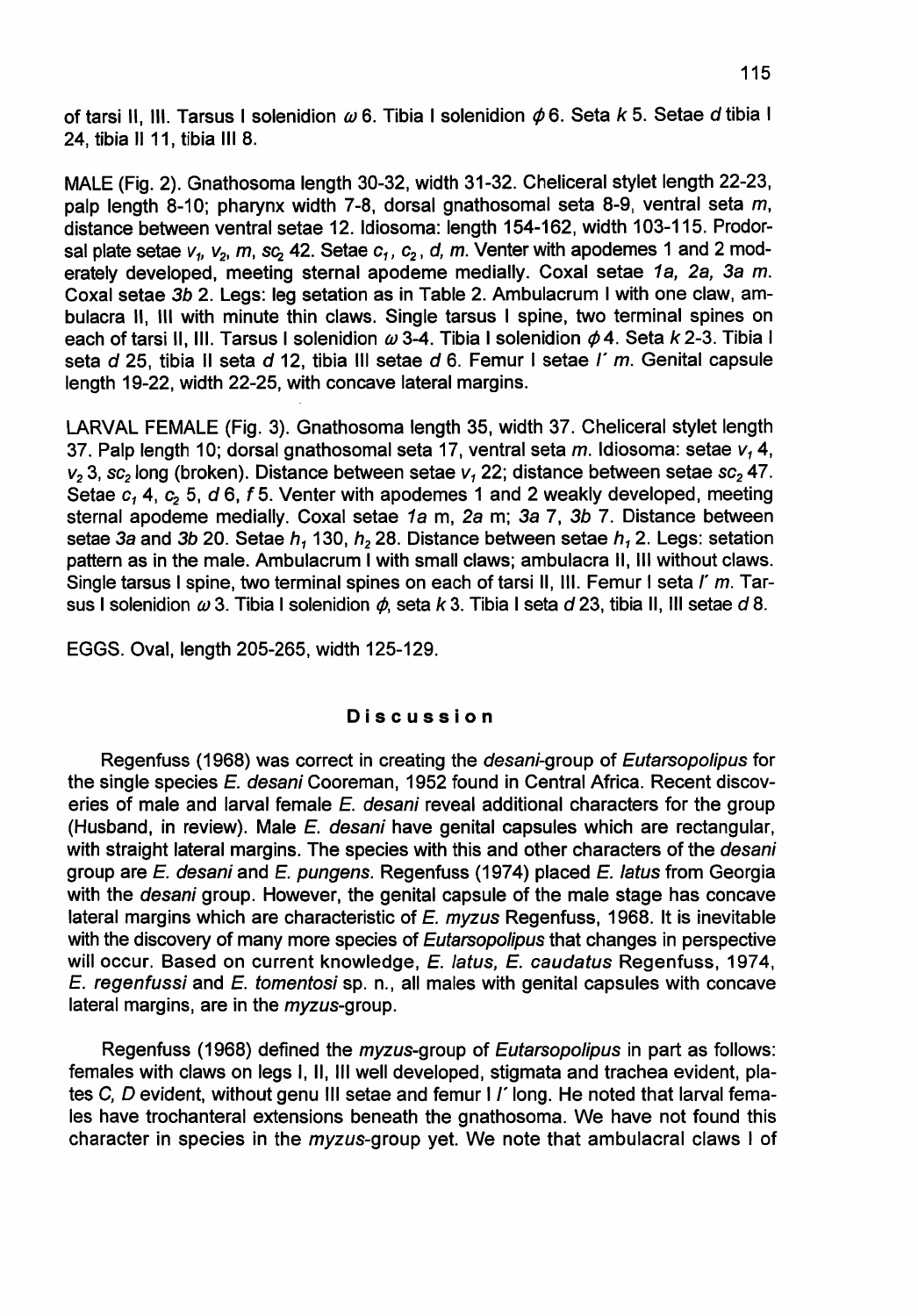males and larval females in the *myzus-group* are relatively small. Ambulacral claws II, Ill, if present, are small in males and larval females.

Regenfuss (1972) discusses the concept of microhabitats as related to adult female podapolipid mites on carabids. Shapes and cheliceral stylet lengths of adult female mites are related to spaces occupied. Different species of parasitic mites occupy different spaces on carabid hosts. Regenfuss (1968) noted that adult females in the  $myzus$ -group may be distinguished by shape but larvae and males of  $E$ .  $myzus$ .  $E$ . abdominis Regenfuss, 1968, E. squamarum Regenfuss, 1968, E. thoracis Regenfuss, 1968 and E. poecili Regenfuss, 1968 are very similar and can not be distinguished. We found the same difficulty with American and European species in the myzus-group. Cheliceral stylets of larval E. caudatus and E. tomentosi sp. n. are longer (37-38) than stylets of other species (24-30) but other variations are less obvious. Likewise, the width of male genital capsules of E. tomentosi sp. n. (22-25) are narrower than that of capsules of E. regenfussi (32-35) but other variations are less obvious.

The following key to groups of Eutarsopolipus is based on adult female characters established by Regenfuss (1968).

### Key to the species groups of Eutarsopolipus

| 2. |                                                                                     |
|----|-------------------------------------------------------------------------------------|
|    | Plates C. D not present, without femur I seta v"stammeri                            |
| 3. | Prodorsal setae $v_1$ , $v_2$ at most 5 µm, seta $c_2$ at most vestigial acanthomus |
|    |                                                                                     |
| 4. |                                                                                     |
|    |                                                                                     |
| 5. |                                                                                     |
|    |                                                                                     |
| 6. | Stigmata and trachea conspicuous contract contracts of the state of T               |
|    | Stigmata and trachea not conspicuous or not present pterostichi                     |
| 7. | Tarsus II solenidion present, cheliceral stylets less than 140 um  8                |
|    | Tarsus II solenidion not present, chel. stylets 140-145 µm lagenaeformis            |
| 8. |                                                                                     |
|    |                                                                                     |
| 9. |                                                                                     |
|    |                                                                                     |

Included in the myzus-group are:  $E$ . myzus,  $E$ . abdominis,  $E$ . squamarum,  $E$ . thoracis, E. poecili, E. latus, E. caudatus, E. regenfussi, E. quebecensis, E. sp. n. (Husband, in review) and  $E$ . tomentosi n. sp. Regenfuss illustrated male and larval  $E$ . myzus but we were unable to find males or larvae in the collection. In the keys to species of the myzus-group, we follow Regenfuss, in part, in using characteristic shapes of adult females to distinguish species.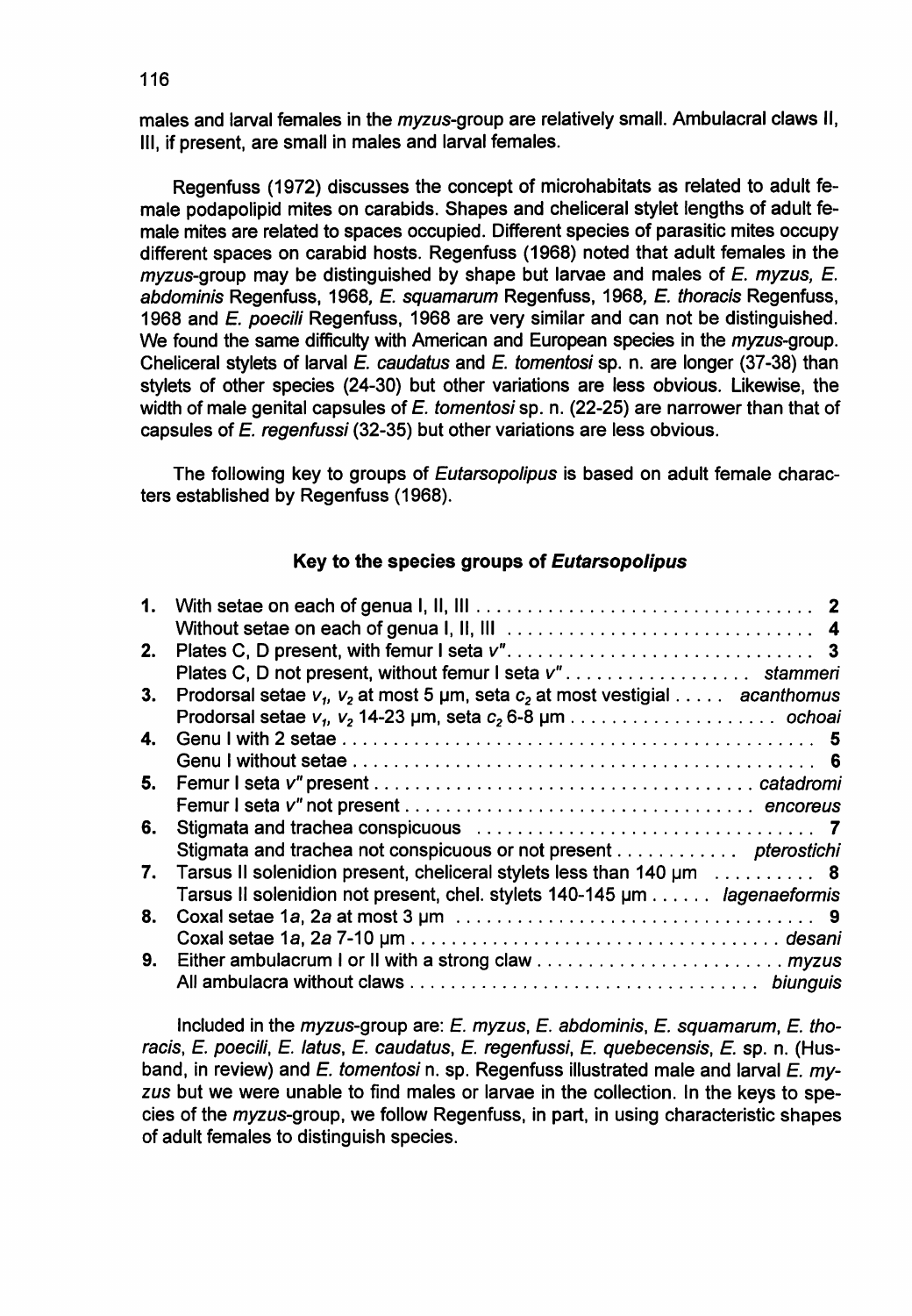| Character              | sp. n. |      |              | <b>E. tomentosi</b> E. latus E. regenfussi E. quebecensis |
|------------------------|--------|------|--------------|-----------------------------------------------------------|
| <b>FEMALE</b>          |        |      |              |                                                           |
| Idiosomal length       | 233    | 400  | 590          | 630                                                       |
| <b>Idiosomal</b> width | 170    | 350  | 398          | 570                                                       |
| Cheliceral stylets     | 46     | 35   | 48           | 36                                                        |
| Pharynx width          | 21     | 13   | 14           | 17                                                        |
| Setae:                 |        |      |              |                                                           |
| Dorsal gnathosoma      | 7      | 5    | 16           | 24                                                        |
| Ventral gnathosoma     | 3      | m    | 5            | 9                                                         |
| $V_1, V_2$             | 4,4    | m, m | 3,4          | 8,9                                                       |
| c <sub>2</sub>         | 7.     | 3    | 4            | 10                                                        |
| h,                     | 8      | m    | 11           | 0                                                         |
| Femur I I'             | 3      | 5    | 12           | 14                                                        |
| Coxa 3a, 3b            | 3,6    | 2,4  | m,5          | 7,7                                                       |
| <b>MALE</b>            |        |      |              |                                                           |
| Idiosomal length       | 162    | 190  | 136          | no male                                                   |
| Idiosomal width        | 115    | 100  | 99           |                                                           |
| Cheliceral stylets     | 23     | 21   | 14           |                                                           |
| Gen. capsule length    | 22     | 30   | 33           |                                                           |
| Gen. capsule width     | 25     | 31   | 35           |                                                           |
| Dorsal gnath. setae    | 9      | 10   | 7            |                                                           |
| <b>LARVAL FEMALE</b>   |        |      |              |                                                           |
| Idiosomal length       | 290    | 165  | 144          | no larva                                                  |
| Idiosomal width        | 190    | 93   | 108          |                                                           |
| Cheliceral stylets     | 37     | 25   | 27           |                                                           |
| Pharynx width          | 10     | 8    | 7            |                                                           |
| Dorsal gnath. setae    | 17     | 17   | 19           |                                                           |
| Setae sc <sub>2</sub>  | 82     | 34   | 4            |                                                           |
| Setae $h2$             | 28     | 29   | 25           |                                                           |
| Setae femur I l'       | m      | 5    | $\mathsf{m}$ |                                                           |

Table 1. Maximum measurements of some American Eutarsopolipus in the myzusgroup.

Recently, specimens of Eutarsopolipus in the myzus-group from Vermont, Minnesota, and Wyoming, U.S.A. have been found on Chlaenius species. Investigations of these podapolipid mites are in progress.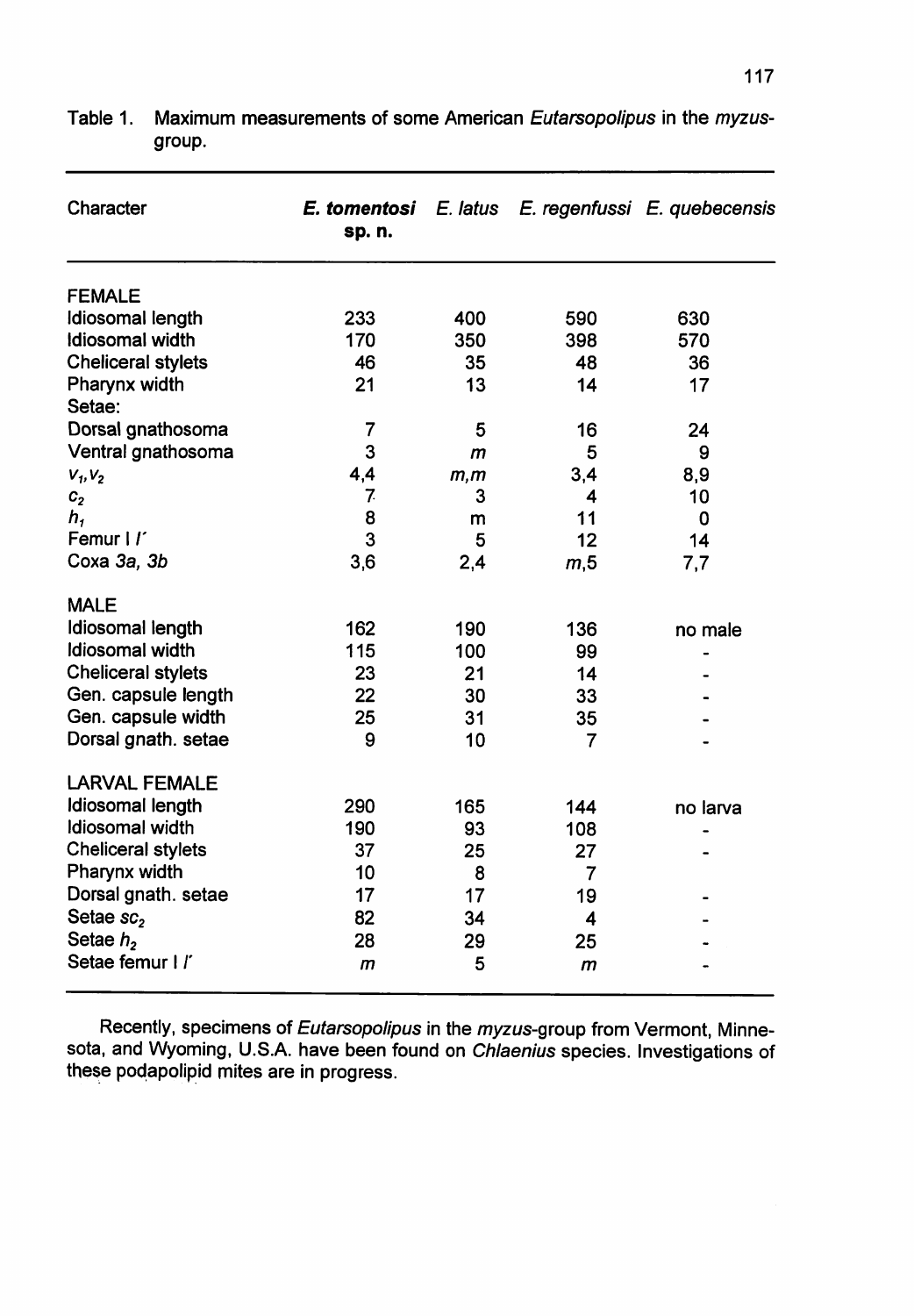Table 2. Leg setation for femora (F), genua (G), tibiae (Ti), tarsi (Ta) for Eutarsopolipus myzus, E. latus and E. tomentosi sp. n. A vestige of setae ft" is present on tarsus I. Seta pl" is present on tarsus III of E. myzus. Dorsipes evarthrusi Husband & Rack, 1991, from a carabid host, is included to contrast with reduction of femoral and genual setation in species in the *myzus-group*.

| <b>Species</b>                  | Leg I          |             |                | Leg II         |                |              |                         | Leg III        |                |                 |     |       |
|---------------------------------|----------------|-------------|----------------|----------------|----------------|--------------|-------------------------|----------------|----------------|-----------------|-----|-------|
|                                 | F.             |             | G Ti Ta        |                | F.             | G            | Ti Ta                   |                | F.             | G               |     | Ti Ta |
| $m y z u s - group$             |                |             |                |                |                |              |                         |                |                |                 |     |       |
| E. myzus                        | 2              | 0           | $\overline{7}$ | 9 <sub>o</sub> | 0              | 0            | 4 7                     |                | 0              | 0               | 47  |       |
| E. latus                        |                | $2 \quad 0$ | 79             |                |                |              |                         | 0 0 4 7        |                | $0 \t0 \t4 \t6$ |     |       |
| E. tomentosi sp. n.             | $\overline{2}$ | 0           | $\overline{7}$ | - 9            | $\overline{0}$ | $\mathbf{o}$ | $\overline{\mathbf{4}}$ | $\overline{7}$ | $\overline{0}$ | $\mathbf 0$     | 4 6 |       |
| platysmae-<br>group of Dorsipes |                |             |                |                |                |              |                         |                |                |                 |     |       |
| D. evarthrusi                   | 3              | 3           | $\overline{7}$ | - 9            | 1              | 2 4 6        |                         |                | 1              | -1              | 4   | - 5   |

## Key to adult females in the myzus-group of Eutarsopolipus

| 1. |                                                                                |
|----|--------------------------------------------------------------------------------|
|    |                                                                                |
| 2. | Without wrinkled opisthosomal lobes; if lobes, then lobes not equal to size of |
|    | With wrinkled opisthosomal lobes, lobes equal to size of gnathosoma            |
|    |                                                                                |
| 3. |                                                                                |
|    |                                                                                |
|    |                                                                                |
| 4. |                                                                                |
|    |                                                                                |
| 5. | Idiosoma elongate, oval, without lateral bulges beyond plate C  6              |
|    |                                                                                |
|    |                                                                                |
|    | Lengths of femur I $l'$ , $h_j$ less than 10 $\mu$ m E. tomentosi n. sp.       |
| 7. |                                                                                |
|    |                                                                                |
|    |                                                                                |
| 8. | Ventral gnathosomal setae, setae v <sub>2</sub> microsetae E. regenfussi       |
|    |                                                                                |
|    |                                                                                |
| 9. |                                                                                |
|    | Idiosoma broadest near the plane of plate D E. squamarum                       |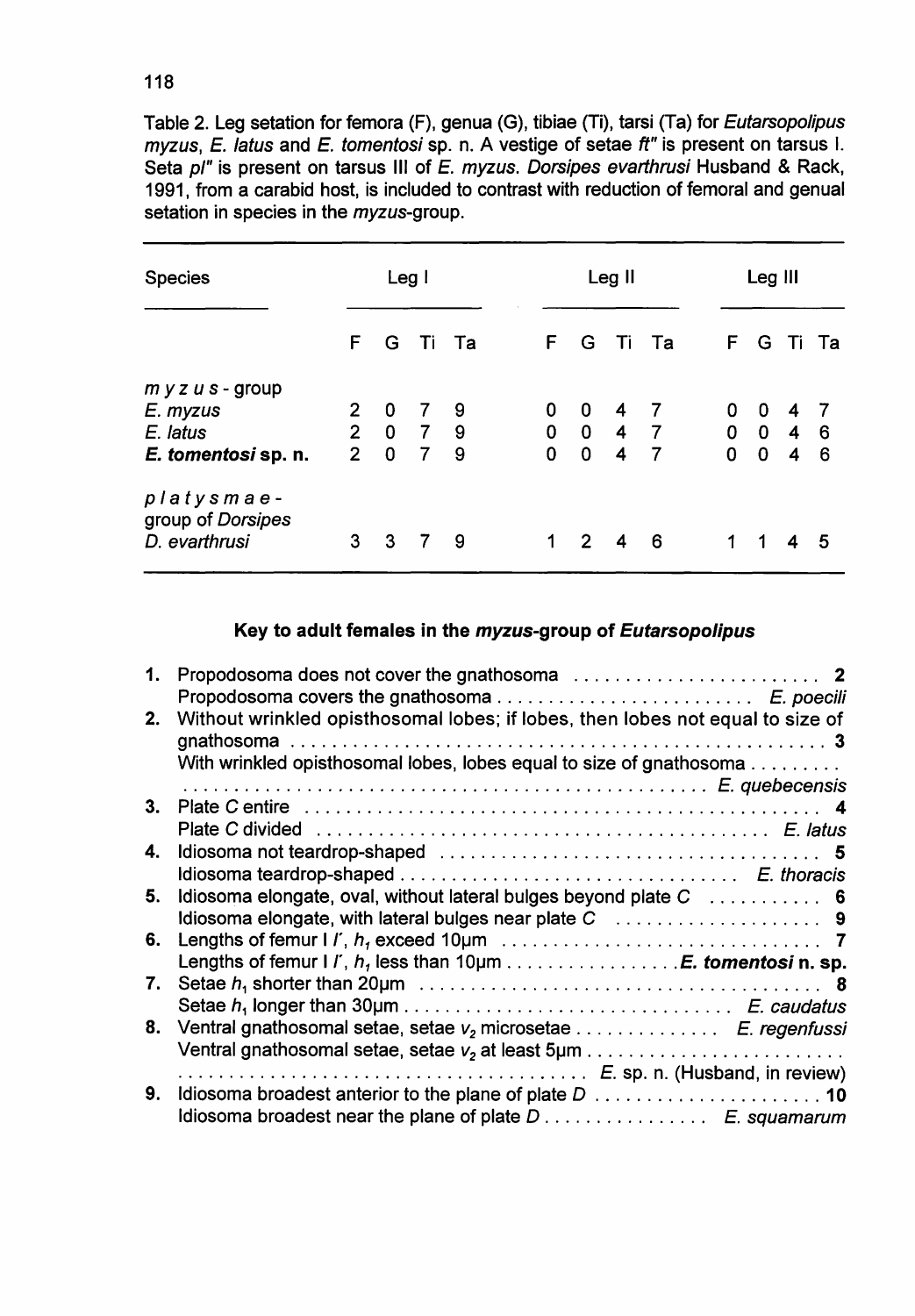| 10. Caudal to the posterior margin of plate $EF$ , the idiosoma expands laterally. $\dots$ |  |
|--------------------------------------------------------------------------------------------|--|
|                                                                                            |  |
| Caudal to the posterior margin of plate D, lateral margins of the idiosoma are par-        |  |
|                                                                                            |  |

#### Acknowledgments

The authors are grateful to the late Preston Hunter and W. T. Atyeo, Entomology Department, University of Georgia, Athens, Georgia, U.S.A. for making insects available for examination and for permission to describe and retain parasitic mites from carabid beetles. The help of the following scientists is appreciated: Robert L. Davidson, Carnegie Museum of Natural History, Pittsburgh, Pennsylvania, Fred Stehr, Entomology Museum, Michigan State University, E. Lansing, Michigan and Jeffrey Lockwood, Dep1. of Plant, Soil and Insect Sciences, Univ. of Wyoming, Laramie, Wyoming, U.S.A. for the loan of beetles for examination; Barry M. OConnor, Museum of Zoology, Univ. of Michigan, Ann Arbor, Michigan and Debbie Creel, U. S. National Museum of Natural History for loan of type specimens.

#### Literature

Berlese, A., 1913: Acari nuovi. - Redia 9: 27-87.

- Cooreman, J., 1952: Acariens Podapolipodidae du Congo Belge. Bull. Inst. roy. Sci. nat. Belgique, 28 (36): 1-10. Bruxelles.
- Ewing, H. E., 1922: Studies on the taxonomy and biology of tarsonemid mites, together with a note on the transformation of Acarapis (Tarsonemus) woodi Renni (Acarina). - Can. Entomol. 54: 104-113. Ottawa.
- Husband, R. W., 1998: Two new species of *Eutarsopolipus* (Acari: Podapolipidae) from Agonum extensicole and pterostichus lucublandus (Coleoptera: Carabidae) from Canada inclUding taxonomic keys of the 13 American species of Podapolipidae from carabid beetles. - Ann. Entomol. Soc. Amer. 91 (3): 279-287. College Park, Md.

Husband, R. W., in review: Proc. Ent. Soc. Wash.

- Husband, R. W. and Dastych, H., 1998: A new species of Eutarsopolipus (Acari: Podapolipidae) from Chlaenius sericeus (Coleoptera: Carabidae) from Athens, Georgia, U.S.A. - Entomol. Mitt. zool. Mus. Hamburg, 12 (158): 317-326. Hamburg.
- Husband, R. W. and Rack, G., 1991: Dorsipes evarthrusi (Acari: Podapolipidae), ectoparasite of Evarthrus americanus (Carabidae) from Georgia, U.S.A. - Entomol. Mitt. zool. Mus. Hamburg, 10 (141/142): 127-135. Hamburg.
- Husband, R. W. and Swihart, C. D., 1986: A new species of mite (Acari: Podapolipidae) from a Michigan carabid beetle, Chlaenius pennsylvanicus. - Great Lakes Entomol., 19 (2): 107-113. East Lansing.
- Lindquist, E. E., 1986: The world genera of Tarsonemidae (Acari: Heterostigmata): a morphological, phylogenetic, and systematic revision with reclassification of family group taxa in Heterostigmata. - Mem. Entomol. Soc. Canada, 136: 1-517. Ottawa.